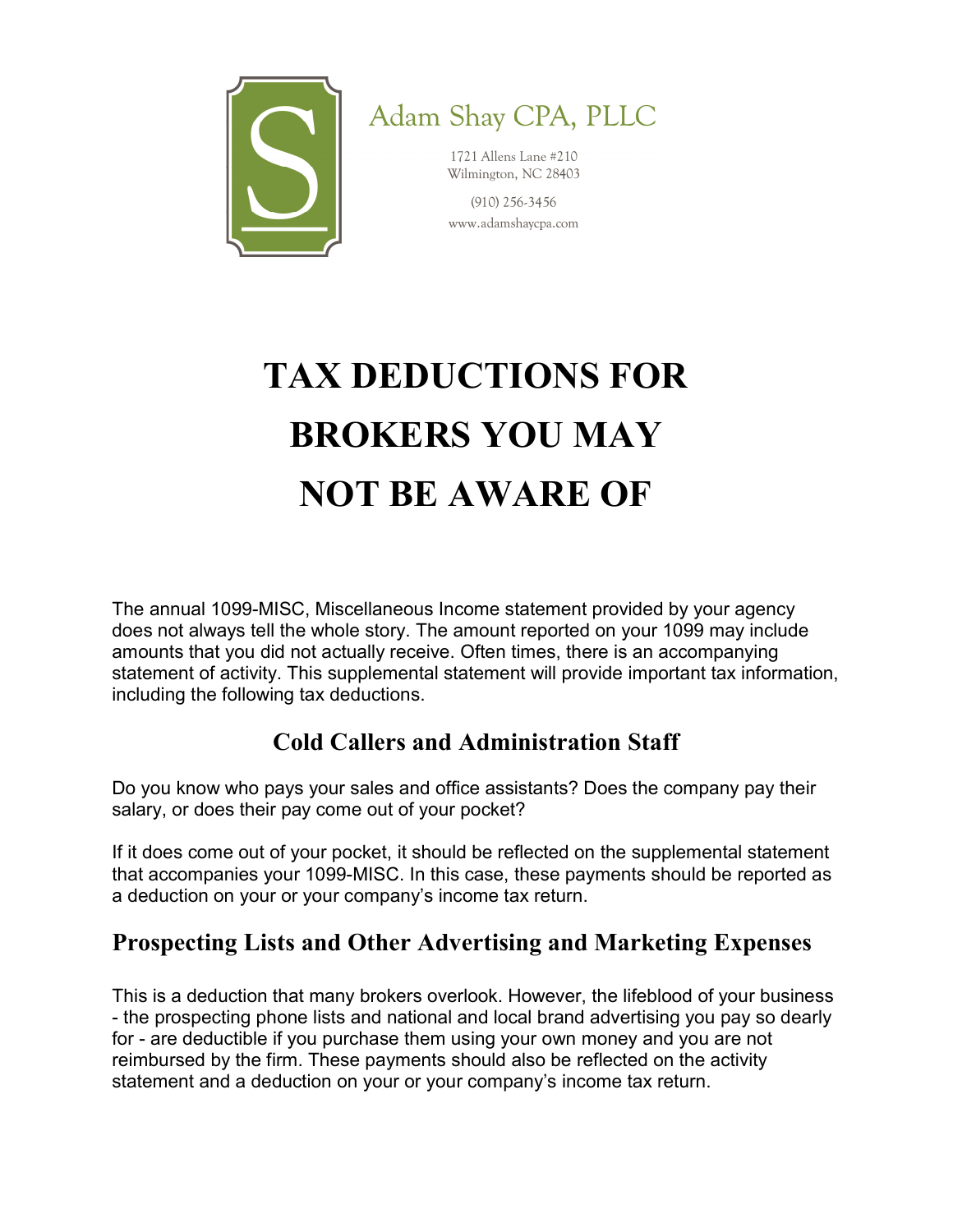# Home Office

A home office is deductible. This means that you can deduct the portion of your home used as a home office on your return. Be aware, however, that when you sell your property, the sale is subject to depreciation recapture. Most homeowners understand that under certain circumstances, the sale of their personal residence is not taxable. When you take the home office deduction, the amount that you deducted as depreciation is taxable to the extent that there is a gain on the sale of your house even though the sale would not otherwise be taxable.

There is no way to avoid recapture! You must recapture the amount of depreciation that is allowed or allowable. Some professionals advocate forgoing the depreciation and I say NONESENSE. If you are going to have to take the amount into income no matter what, you may as well take the deduction.

### Internet, Computer, Telephone, and Cell Phone

Do you use these items at home to prospect or research competition? The percentage of business use for these items and associated monthly service fees may be deductible. If the computer and/or cell phone are used solely to enhance your business, you can depreciate these costs. Note: An internet connection at work can also be deducted if it is used for business purposes, and is not reimbursed by the firm.

# Tolls, Parking, and Travel

Tolls and parking costs are deductible if they are incurred while traveling to see a client. If you spend money on airfare and/or hotels to attend educational seminars or industry conferences, your travel expenses may also be deductible. Keep track of all miles driven for work purposes to receive a deduction for the business use of your vehicle. Make sure that you document the business purpose and keep contemporaneous records.

### Books/periodicals

Money spent purchasing books or periodicals that help you to hone your sales techniques or educate you about finer points of the business can all be deducted.

#### Uniforms

Sorry, but if you wear a suit to work, it's not deductible. However, if you have to wear a uniform, say a golf shirt with a company logo on it, and the company does not reimburse you for the expense, it is considered a uniform and is deductible.